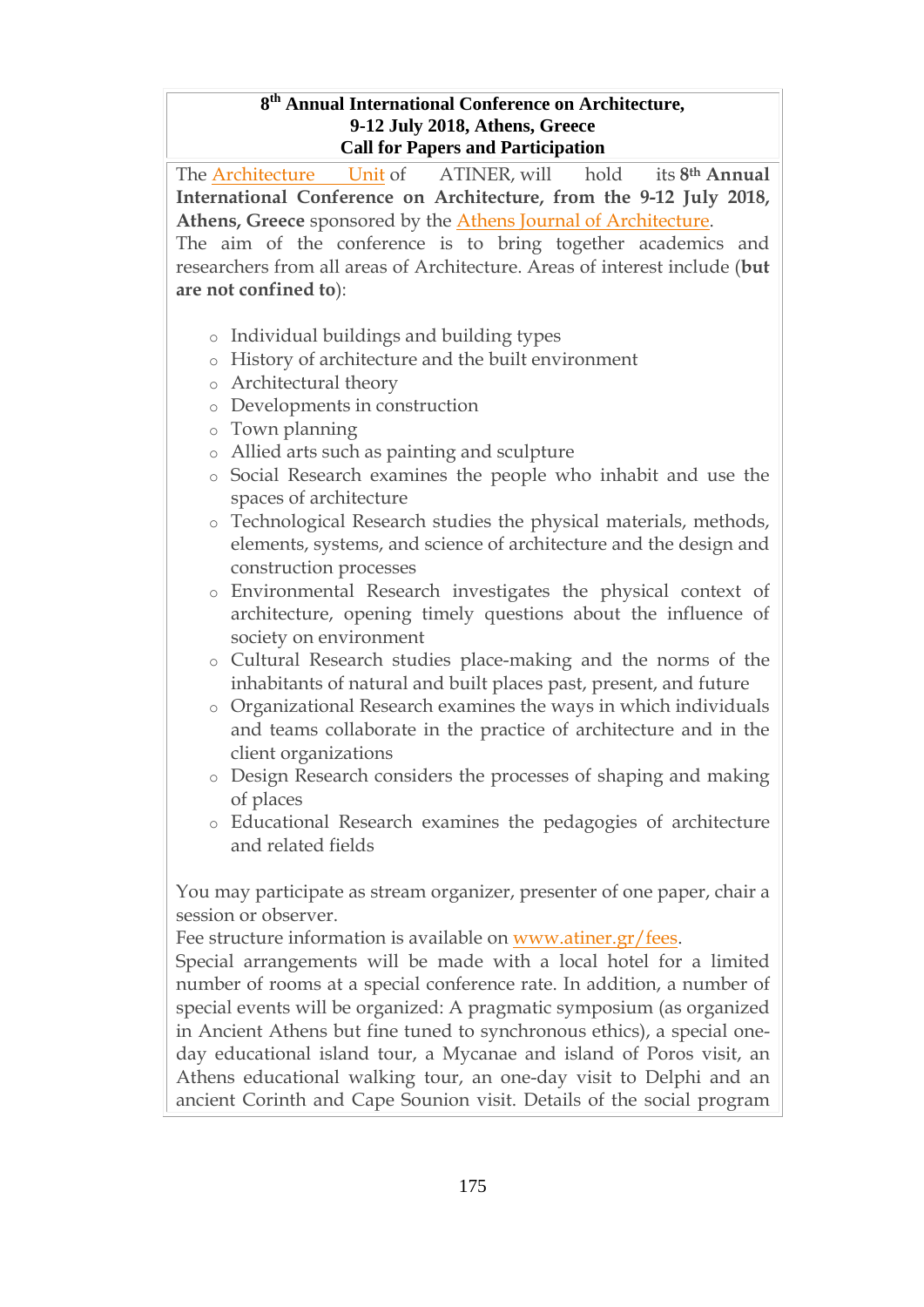are available [here.](http://www.atiner.gr/social-program)

Please submit an abstract (email only) to: [atiner@atiner.gr,](mailto:atiner@atiner.gr) using the abstract [submission](https://www.atiner.gr/2018/FORM-ARC.doc) form by the **DEADLINE CLOSED** to: **Dr. Nicholas N. Patricios, Vice President of Strategic Planning & Analysis, ATINER and Professor & Dean Emeritus, School of Architecture, University of Miami, USA.** Please include: Title of Paper, Full Name (s), Current Position, Institutional Affiliation, an email address and at least 3 keywords that best describe the subject of your submission.

If your submission is accepted, you will receive information on registration deadlines and paper submission requirements. Should you wish to participate in the Conference without presenting a paper, for example, to chair a session, to evaluate papers which are to be included in the conference proceedings or books, to contribute to the editing of a book, or any other contribution, please send an email to **Dr. Gregory T. Papanikos, President, ATINER & Honorary Professor, University of Stirling, UK** [\(gregory.papanikos@stir.ac.uk\)](mailto:gregory.papanikos@stir.ac.uk).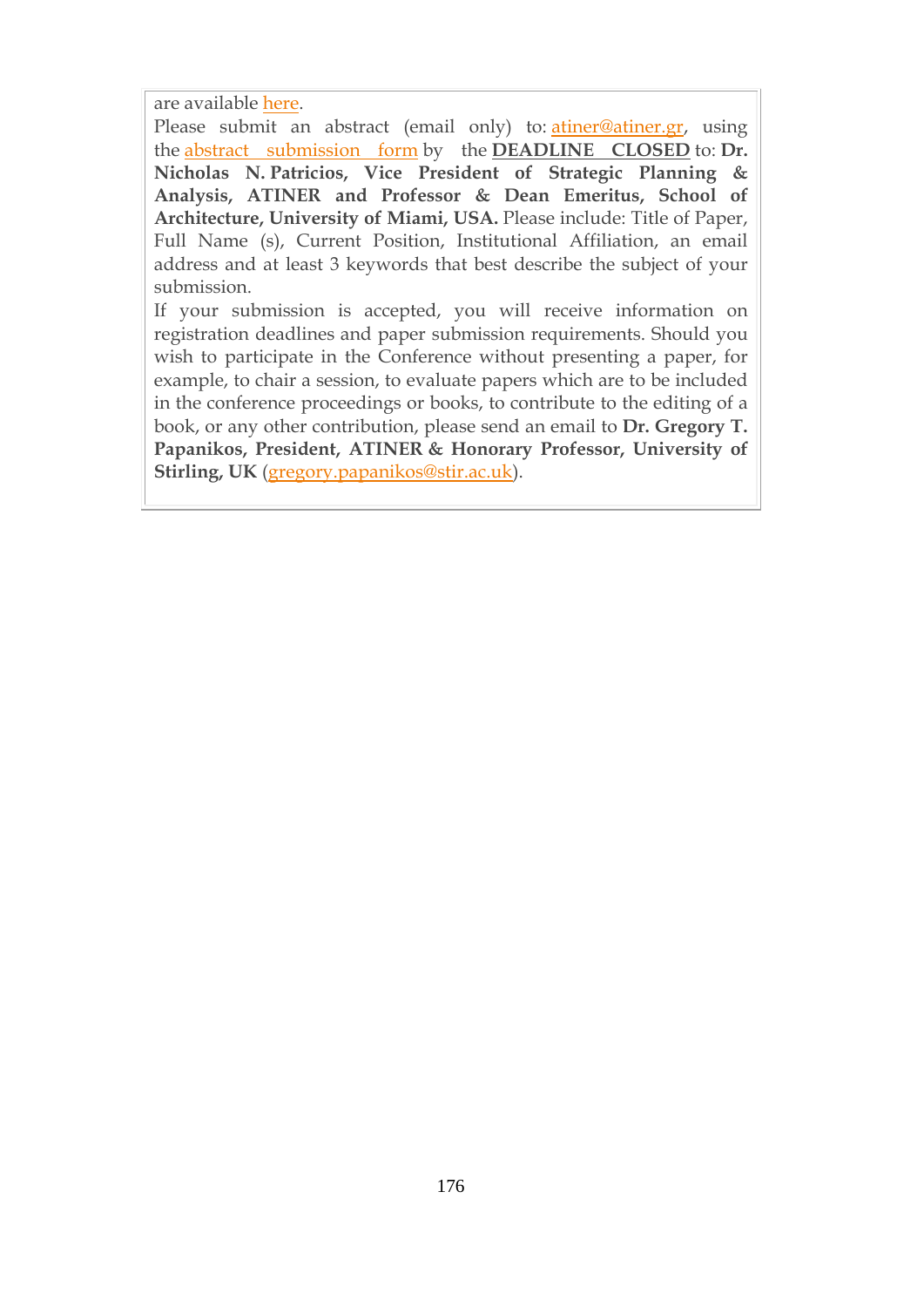### 8 **th Annual International Conference on Urban Studies & Planning, 4-7 June 2018, Athens, Greece Call for Papers and Participation**

The [Architecture](http://www.atiner.gr/docs/ARCHITECTURE_UNIT.htm) Unit in collaboration with the Social [Sciences](http://www.atiner.gr/SSRD.htm) [Division](http://www.atiner.gr/SSRD.htm) of the **Athens Institute for Education and Research** (ATINER) will organize its **8th Annual International Conference on Urban Studies & Planning, 4-7 June 2018, Athens, Greece** sponsored by the Athens Journal of [Architecture.](http://www.athensjournals.gr/aja)

The aim of the conference is to bring together academics and researchers from all areas of social sciences such as urban sociology, urban geography, urban design, urban planning, architecture, etc. Areas of interest include all topics dealing with cities such as:

- 1. History, growth, development, regeneration, and management of cities and other processes
- 2. Urban theories, policies, and modeling
- 3. Comprehensive, sector, and neighborhoods plans
- 4. Urban transportation and infrastructure planning
- 5. Historic preservation
- 6. Housing, public open space, and central business districts
- 7. Urban studies and planning pedagogy and research

You may participate as a stream leader, presenter of one paper, chair a session or observer.

Fee structure information is available on [www.atiner.gr/2018fees.](https://www.atiner.gr/2018fees)

Special arrangements will be made with a local hotel for a limited number of rooms at a special conference rate. In addition, a number of special events will be organized: A pragmatic symposium (as organized in Ancient Athens but fine tuned to synchronous ethics), a special oneday educational island tour, a Mycanae and island of Poros visit, an Athens educational walking tour, an one-day visit to Delphi and an ancient Corinth and Cape Sounion visit. Details of the social program are available [here.](http://www.atiner.gr/social-program)

Please submit an abstract (email only) to: [atiner@atiner.gr,](mailto:atiner@atiner.gr) using the abstract [submission](https://www.atiner.gr/2018/FORM-PLA.doc) form by the **DEADLINE CLOSED** to: **Dr. Nicholas N. Patricios, Vice President of Strategic Planning & Analysis, ATINER and Professor & Dean Emeritus, School of Architecture, University of Miami, USA.**

Abstracts should include the following: Title of Paper, Full Name(s), Affiliation, Current Position, an email address, and at least 3 keywords that best describe the subject of your submission. Decisions are reached within 4 weeks.

If you want to participate without presenting a paper, i.e. lead a stream,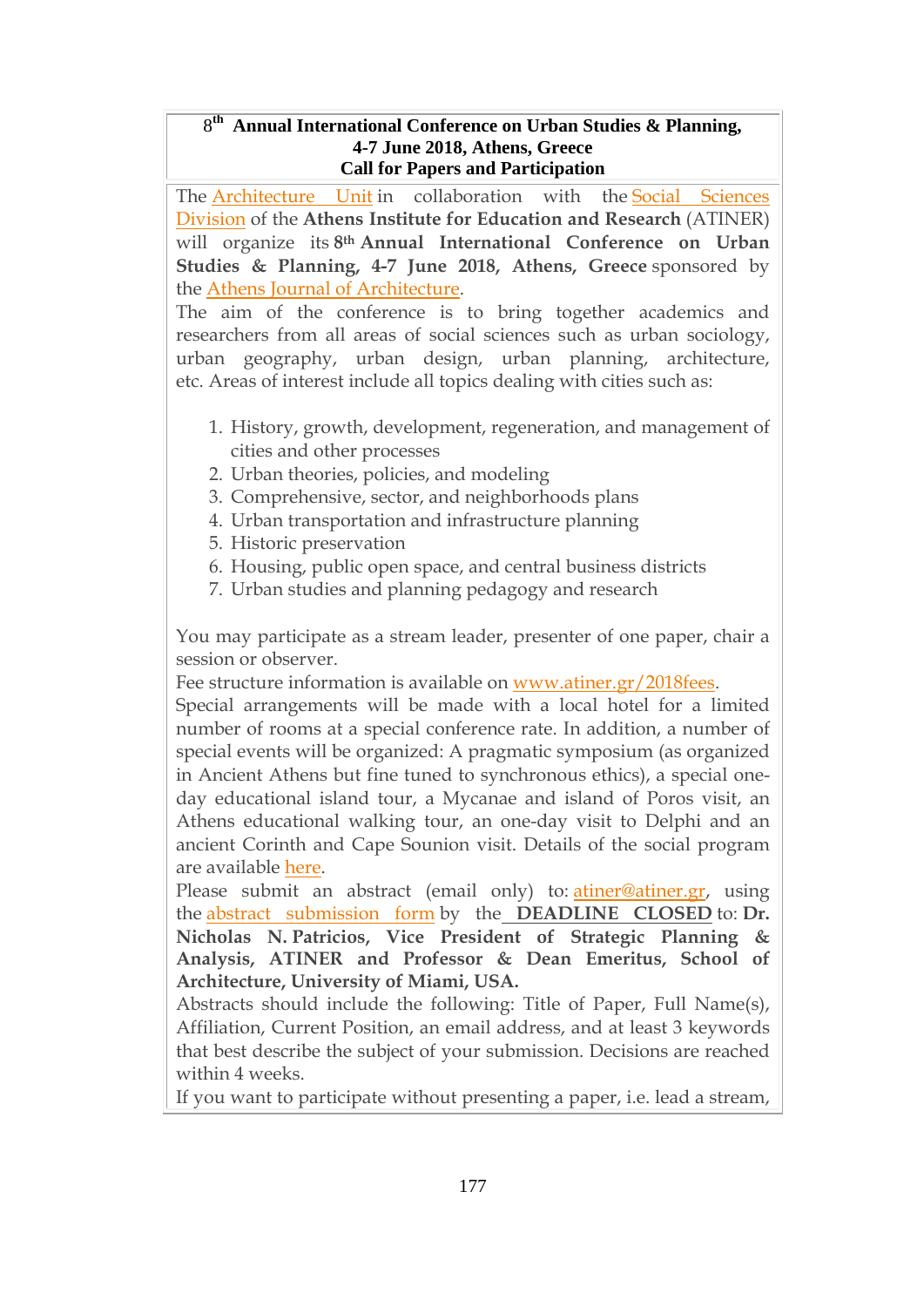chair a session, review papers to be included in the conference proceedings or books, contribute to the editing of a book, or any other contribution, please send an email to **Dr. Gregory T. Papanikos, President, ATINER & Honorary Professor, University of Stirling, UK**[\(gregory.papanikos@stir.ac.uk\)](mailto:gregory.papanikos@stir.ac.uk).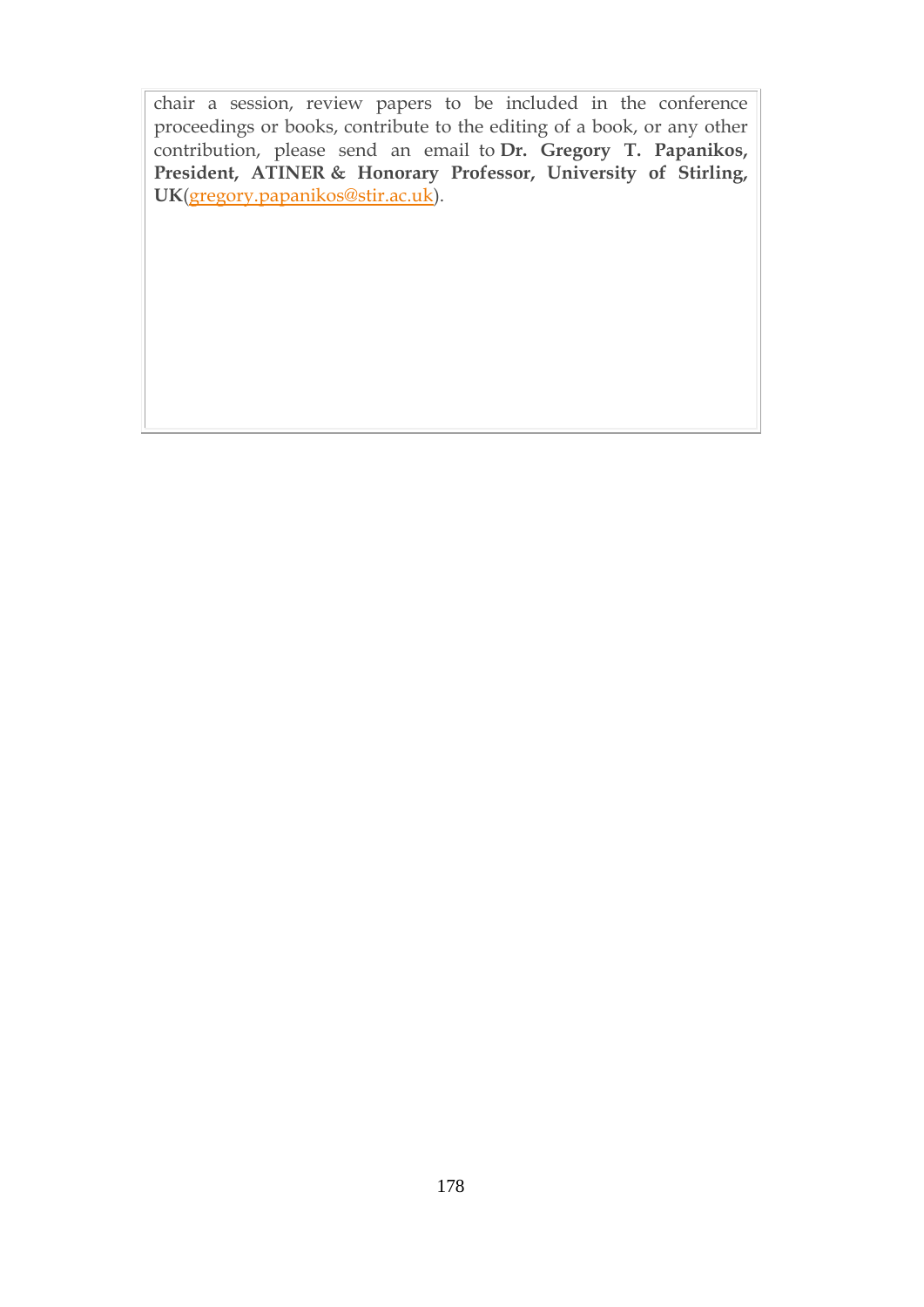#### **6 th Annual International Conference on Industrial, Systems and Design Engineering, 25-28 June 2018, Athens, Greece Call for Papers and Participation**

The Industrial [Engineering](http://www.atiner.gr/INDUSTRIAL-UNIT.htm) Unit of ATINER will hold its **6th Annual International Conference on Industrial, Systems and Design Engineering, 25-28 June 2018, Athens, Greece** sponsored by the [Athens](http://www.athensjournals.gr/ajte) Journal of Technology & [Engineering.](http://www.athensjournals.gr/ajte)

The aim of the conference is to bring together academics, researchers and professionals in areas of Industrial, Systems, Design Engineering and related subjects. You may participate as stream leader, presenter of one paper, chair of a session or observer.

Fee structure information is available on [www.atiner.gr/fees.](https://www.atiner.gr/2018fees)

Special arrangements will be made with a local hotel for a limited number of rooms at a special conference rate. In addition, a number of special events will be organized: A pragmatic symposium (as organized in Ancient Athens but fine tuned to synchronous ethics), a special oneday educational island tour, a Mycanae and island of Poros visit, an Athens educational walking tour, an one-day visit to Delphi and an ancient Corinth and Cape Sounion visit. Details of the social program are available [here.](http://www.atiner.gr/social-program)

Please submit an abstract (email only) to: [atiner@atiner.gr,](mailto:atiner@atiner.gr) using the abstract [submission](https://www.atiner.gr/2018/FORM-IND.doc) form by the **DEADLINE CLOSED** to: **Dr. Theodore Trafalis, Director, Engineering & [Architecture](http://www.atiner.gr/eard) Division, ATINER, Professor of Industrial & Systems Engineering and Director, Optimization & Intelligent Systems Laboratory, The University of Oklahoma, USA.** Please include: Title of Paper, Full Name (s), Current Position, Institutional Affiliation, an email address and at least 3 keywords that best describe the subject of your submission.**Decisions are reached within 4 weeks**.

If your submission is accepted, you will receive information on registration deadlines and paper submission requirements. Should you wish to participate in the Conference without presenting a paper, for example, to chair a session, to evaluate papers which are to be included in the conference proceedings or books, to contribute to the editing of a book, or any other contribution, please send an email to **Dr. Gregory T. Papanikos, President, ATINER & Honorary Professor, University of Stirling, UK** [\(gregory.papanikos@stir.ac.uk\)](mailto:gregory.papanikos@stir.ac.uk).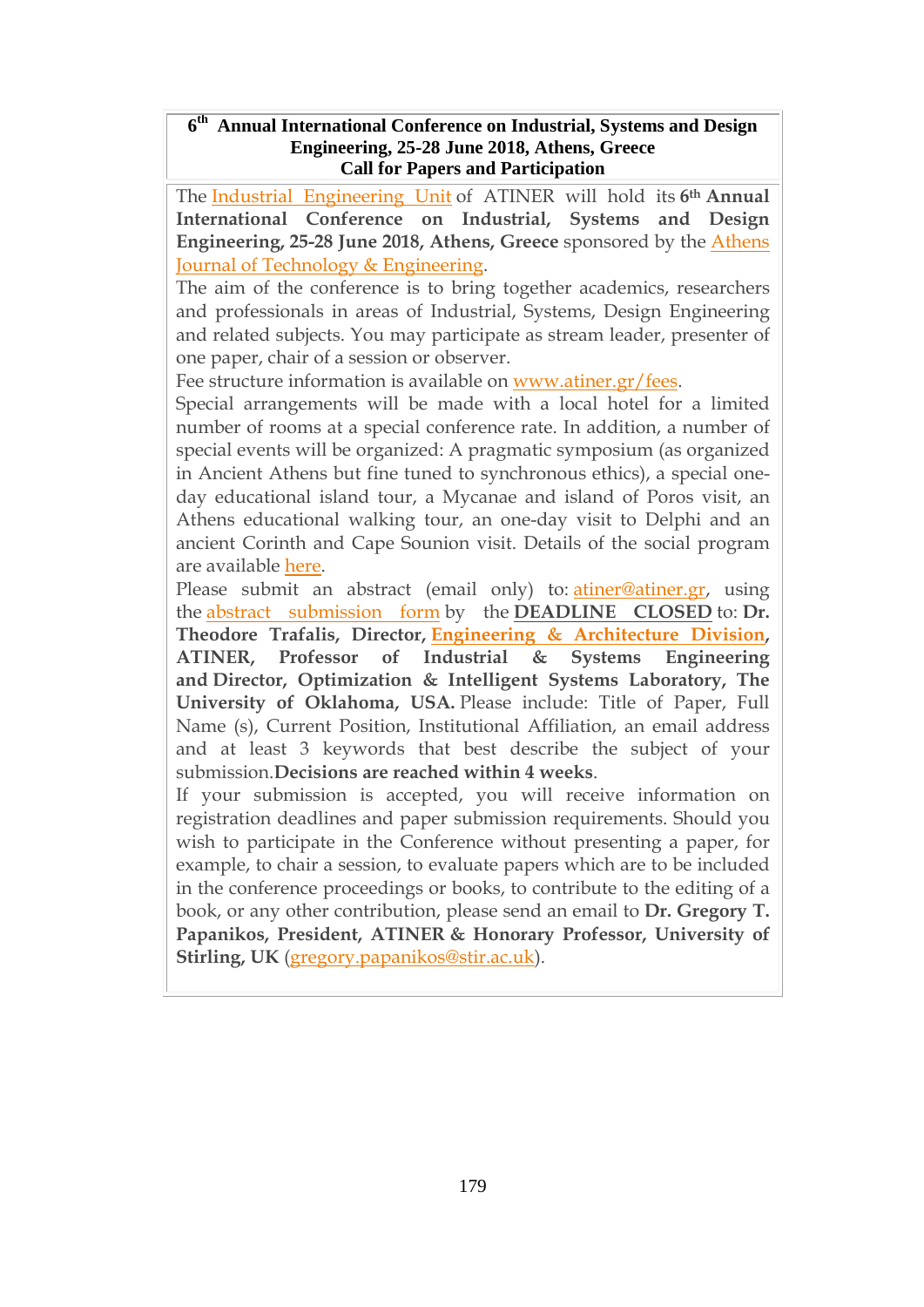#### **4 th Annual International Conference on Transportation, 4-7 June 2018, Athens, Greece Call for Papers and Participation**

The [Transportation](http://www.atiner.gr/TRANSPORTATION-UNIT.htm) Engineering Unit of the Athens Institute for Education and Research (ATINER) organizes its **4th Annual International Conference on Transportation, 4-7 June 2018, Athens, Greece** sponsored by the Athens Journal of Τechnology & [Engineering.](http://www.athensjournals.gr/ajte) The aim of the conference is to bring together academics and researchers of all areas of Transportation and other related areas. You may participate as a stream leader, presenter of one paper, chair a session or observer.

Fee structure information is available on [www.atiner.gr/2018fees.](https://www.atiner.gr/2018fees)

Special arrangements will be made with a local hotel for a limited number of rooms at a special conference rate. In addition, a number of special events will be organized: A pragmatic symposium (as organized in Ancient Athens but fine tuned to synchronous ethics), a special oneday educational island tour, a Mycanae and island of Poros visit, an Athens educational walking tour, an one-day visit to Delphi and an ancient Corinth and Cape Sounion visit. Details of the social program are available [here.](http://www.atiner.gr/social-program)

Please submit an abstract (email only) to: [atiner@atiner.gr,](mailto:atiner@atiner.gr) using the abstract [submission](https://www.atiner.gr/2018/FORM-TRA.doc) form by the **DEADLINE CLOSED** to: **Dr. Virginia Sisiopiku, Head, [Transportation](http://www.atiner.gr/TRANSPORTATION-UNIT.htm) Engineering Unit, ATINER, & Associate Professor, The University of Alabama at Birmingham, USA** or **Dr. Nicholas N. Patricios, Vice President of Strategic Planning & Analysis, ATINER and Professor & Dean Emeritus, School of Architecture, University of Miami, USA.** Abstracts should include the following: Title of Paper, Full Name (s), Affiliation, Current Position, an email address, and at least 3 keywords that best describe the subject of your submission. Decisions are reached within 4 weeks.

If you want to participate without presenting a paper, lead a stream, chair a session, review papers to be included in the conference proceedings or books, contribute to the editing of a book, or any other contribution, please send an email to **Dr. Gregory T. Papanikos, President, ATINER & Honorary Professor, University of Stirling, UK** [\(gregory.papanikos@stir.ac.uk\)](mailto:gregory.papanikos@stir.ac.uk).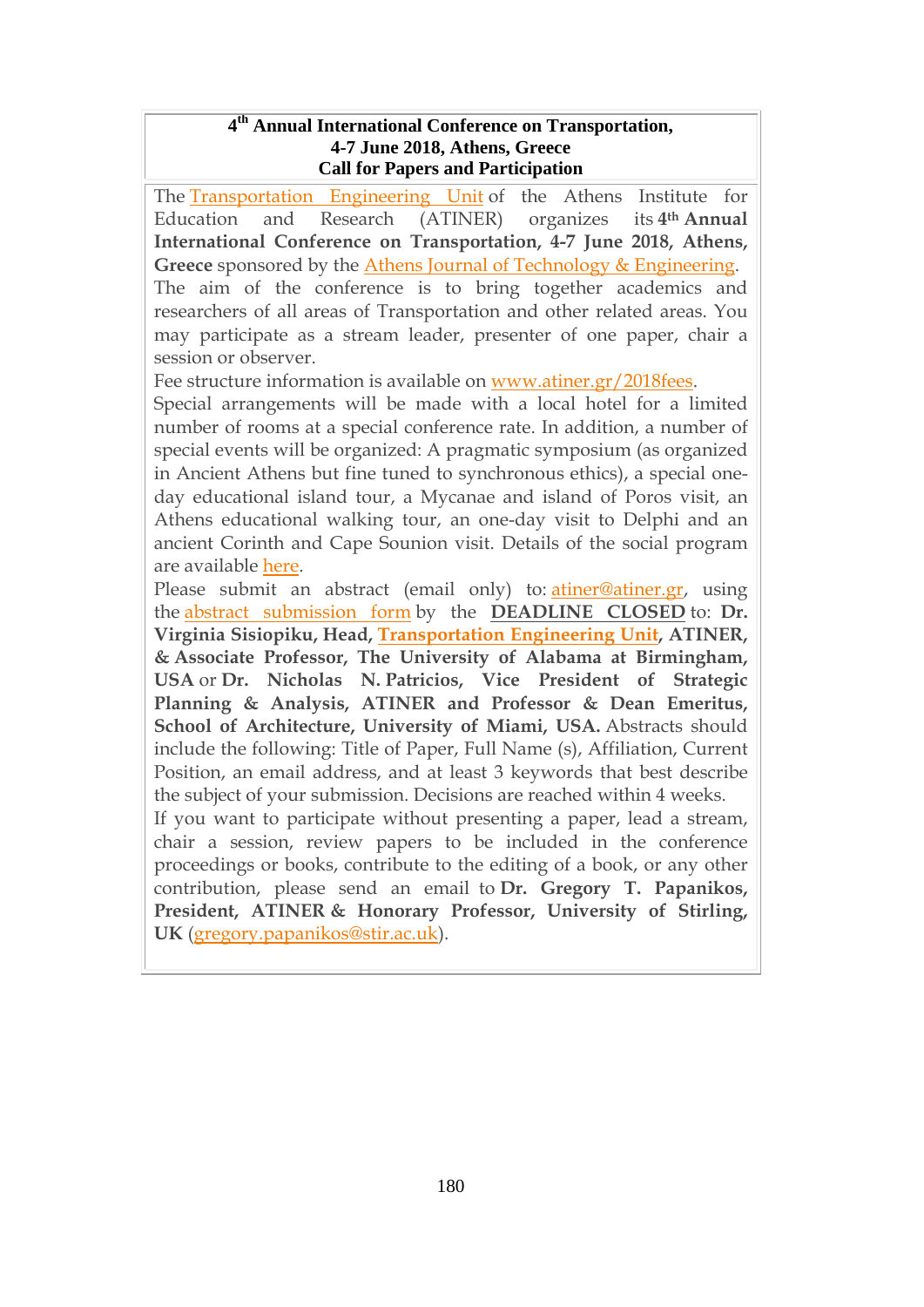#### **8 th Annual International Conference on Civil Engineering, 25-28 June 2018, Athens, Greece Call for Papers and Participation**

The Civil [Engineering](http://www.atiner.gr/CIVIL-UNIT.htm) Unit of ATINER organizes its **8th Annual International Conference on Civil Engineering, 25-28 June 2018, Athens, Greece** sponsored by the Athens Journal of [Technology](http://www.athensjournals.gr/ajte) & [Engineering.](http://www.athensjournals.gr/ajte)

The aim of the conference is to bring together academics and researchers of all areas of Civil Engineering other related areas. Areas of interest include (but are not confined to):

- o Structural engineering
- o Construction engineering
- o Water resources engineering
- o Environmental engineering
- o Municipal or urban engineering
- o Urban Infrastructure
- o Transportation Engineering
- o Railway systems engineering
- o Forensic engineering
- o Geotechnical engineering
- o Surveying
- o Design Research considers the processes of shaping and making of places
- o Educational Research examines the pedagogies of civil engineering and related fields
- o History of civil engineering

You may participate as stream leader, presenter of one paper, chair a session or observer.

Fee structure information is available on [http://www.atiner.gr/fees.](https://www.atiner.gr/2018fees)

Special arrangements will be made with a local hotel for a limited number of rooms at a special conference rate. In addition, a number of special events will be organized: A pragmatic symposium (as organized in Ancient Athens but fine tuned to synchronous ethics), a special oneday educational island tour, a Mycanae and island of Poros visit, an Athens educational walking tour, an one-day visit to Delphi and an ancient Corinth and Cape Sounion visit. Details of the social program are available [here.](http://www.atiner.gr/social-program)

Please submit an abstract (email only) to: [atiner@atiner.gr,](mailto:atiner@atiner.gr) using the abstract [submission](https://www.atiner.gr/2018/FORM-CIV.doc) form by the **DEADLINE CLOSED** to **Dr. Dimitrios Goulias, Head, Civil [Engineering](https://www.atiner.gr/civil-unit) Unit, ATINER and Associate Professor & Director of Undergraduate Studies Civil &**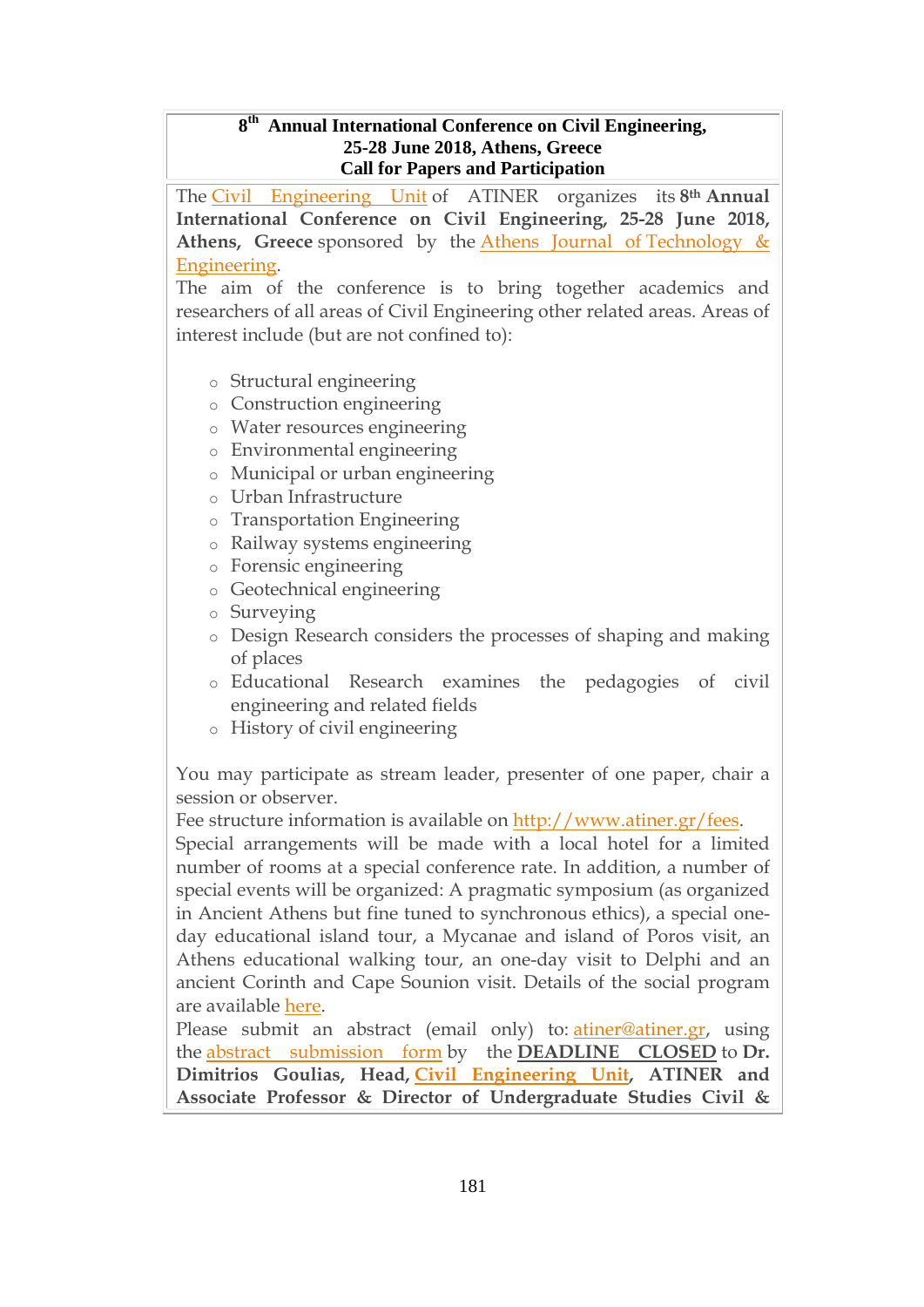**Environmental Engineering Department, University of Maryland, USA.** Abstracts should include the following: Title of Paper, Full Name (s), Affiliation, Current Position, an email address, and at least 3 keywords that best describe the subject of your submission. Decisions are reached within 4 weeks.

If you want to participate without presenting a paper, i.e. lead a stream, chair a session, review papers to be included in the conference proceedings or books, contribute to the editing of a book, or any other contribution, please send an email to **Dr. Gregory T. Papanikos, President, ATINER & Honorary Professor, University of Stirling, UK**[\(gregory.papanikos@stir.ac.uk\)](mailto:gregory.papanikos@stir.ac.uk).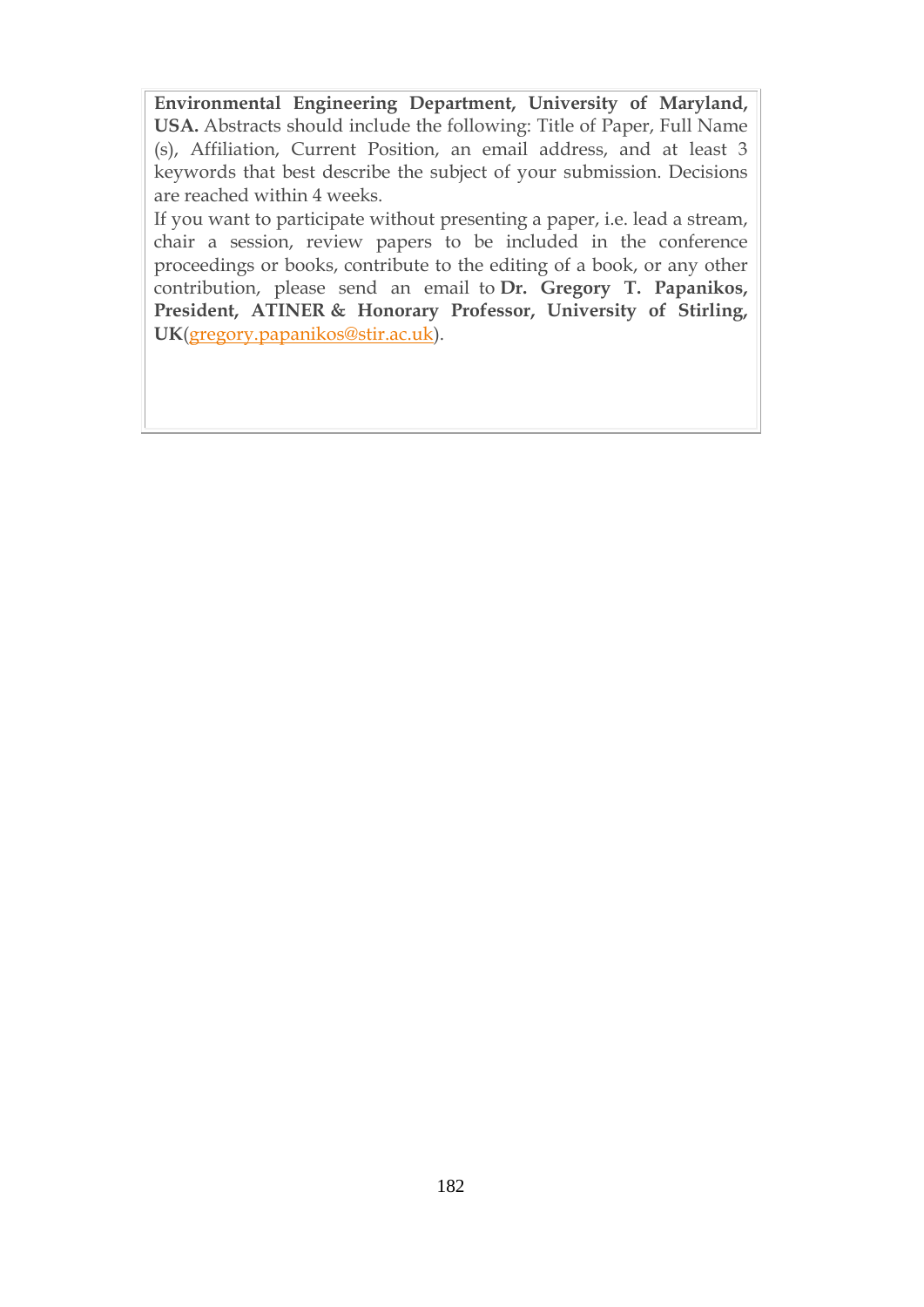#### **3 rd Annual International Conference on Engineering Education & Teaching, 4-7 June 2018, Athens, Greece Call for Papers and Participation**

The Engineering & [Architecture](http://www.atiner.gr/EARD.htm) Division of the Athens Institute for Education and Research (ATINER) organizes its **3rd Annual International Conference on Engineering Education & Teaching, 4- 7 June 2018, Athens, Greece** sponsored by the Athens [Journal](http://www.athensjournals.gr/ajte) of Τechnology & [Engineering.](http://www.athensjournals.gr/ajte)

The aim of the conference is to bring together academics and researchers of all areas of Engineering Education, Teaching and Learning and other related areas. You may participate as a stream leader, presenter of one paper, chair a session or observer.

Fee structure information is available on [www.atiner.gr/2018fees.](https://www.atiner.gr/engedu/www.atiner.gr/2018fees)

Special arrangements will be made with a local hotel for a limited number of rooms at a special conference rate. In addition, a number of special events will be organized: A pragmatic symposium (as organized in Ancient Athens but fine tuned to synchronous ethics), a special oneday educational island tour, a Mycanae and island of Poros visit, an Athens educational walking tour, an one-day visit to Delphi and an ancient Corinth and Cape Sounion visit. Details of the social program are available [here.](http://www.atiner.gr/social-program)

Please submit an abstract (email only) to: [atiner@atiner.gr,](mailto:atiner@atiner.gr) using the abstract [submission](https://www.atiner.gr/2018/FORM-ENGEDU.doc) form by the **DEADLINE CLOSED** to: **Dr. Nicholas N. Patricios, Vice President of Strategic Planning & Analysis, ATINER and Professor & Dean Emeritus, School of Architecture, University of Miami, USA.** Abstracts should include the following: Title of Paper, Full Name (s), Affiliation, Current Position, an email address, and at least 3 keywords that best describe the subject of your submission. Decisions are reached within 4 weeks.

If you want to participate without presenting a paper, i.e. lead a stream, chair a session, review papers to be included in the conference proceedings or books, contribute to the editing of a book, or any other contribution, please send an email to **Dr. Gregory T. Papanikos, President, ATINER & Honorary Professor, University of Stirling, UK** [\(gregory.papanikos@stir.ac.uk\)](mailto:gregory.papanikos@stir.ac.uk).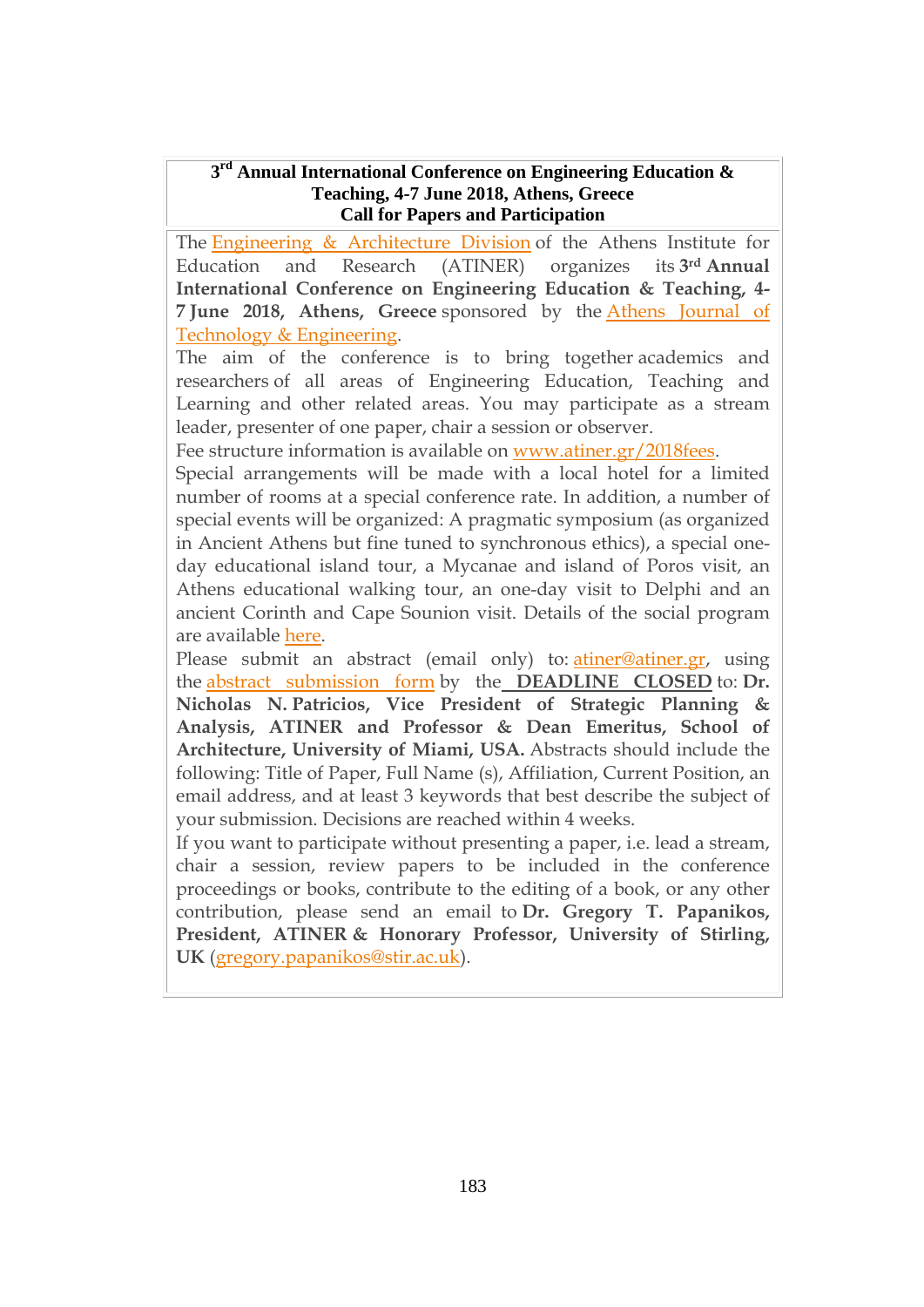#### **5 th Annual International Conference on Engineering 25-28 June 2018, Athens, Greece Call for Papers and Participation**

The Engineering and [Architecture](http://www.atiner.gr/EARD.htm) Division of ATINER organizes its **5th Annual International Conference on Engineering, 25-28 June 2018, Athens, Greece** sponsored by the Athens Journal of [Technology](http://www.athensjournals.gr/ajte) & [Engineering.](http://www.athensjournals.gr/ajte)

The aim of the conference is to bring together academics and researchers from all areas of engineering, including chemical and biomolecular engineering, civil engineering, computer engineering, electrical engineering, mechanical engineering, mining and metallurgical engineering, rural and surveying engineering, and interdisciplinary areas such as aerospace engineering, agricultural engineering, applied engineering, biological engineering, biomedical engineering, building engineering, geotechnical engineering, energy (petroleum) engineering, hydraulic and maritime engineering, manufacturing engineering, industrial engineering, nuclear engineering, and railway engineering. You may participate as stream leader, presenter of one paper, chair of a session or observer.

Fee structure information is available on [www.atiner.gr/fees.](https://www.atiner.gr/2018fees)

Special arrangements will be made with a local hotel for a limited number of rooms at a special conference rate. In addition, a number of special events will be organized: A pragmatic symposium (as organized in Ancient Athens but fine tuned to synchronous ethics), a special oneday educational island tour, a Mycanae and island of Poros visit, an Athens educational walking tour, an one-day visit to Delphi and an ancient Corinth and Cape Sounion visit. Details of the social program are available [here.](http://www.atiner.gr/social-program)

Please submit an abstract (email only) to: [atiner@atiner.gr,](mailto:atiner@atiner.gr) using the abstract [submission](https://www.atiner.gr/2018/FORM-ENG.doc) form by the **DEADLINE CLOSED** to: **Dr. Panagiotis Petratos, Vice-President of Information Communications Technology, ATINER, Fellow, Institution of Engineering and Technology & Professor, Department of Computer Information Systems, California State University, Stanislaus, USA** or **Dr. Nicholas N. Patricios, Vice President of Strategic Planning & Analysis, ATINER and Professor & Dean Emeritus, School of Architecture, University of Miami, USA.** Please include: Title of Paper, Full Name (s), Current Position, Institutional Affiliation, an email address and at least 3 keywords that best describe the subject of your submission. Decisions are reached within 4 weeks.

If your submission is accepted, you will receive information on registration deadlines and paper submission requirements. Should you wish to participate in the Conference without presenting a paper, for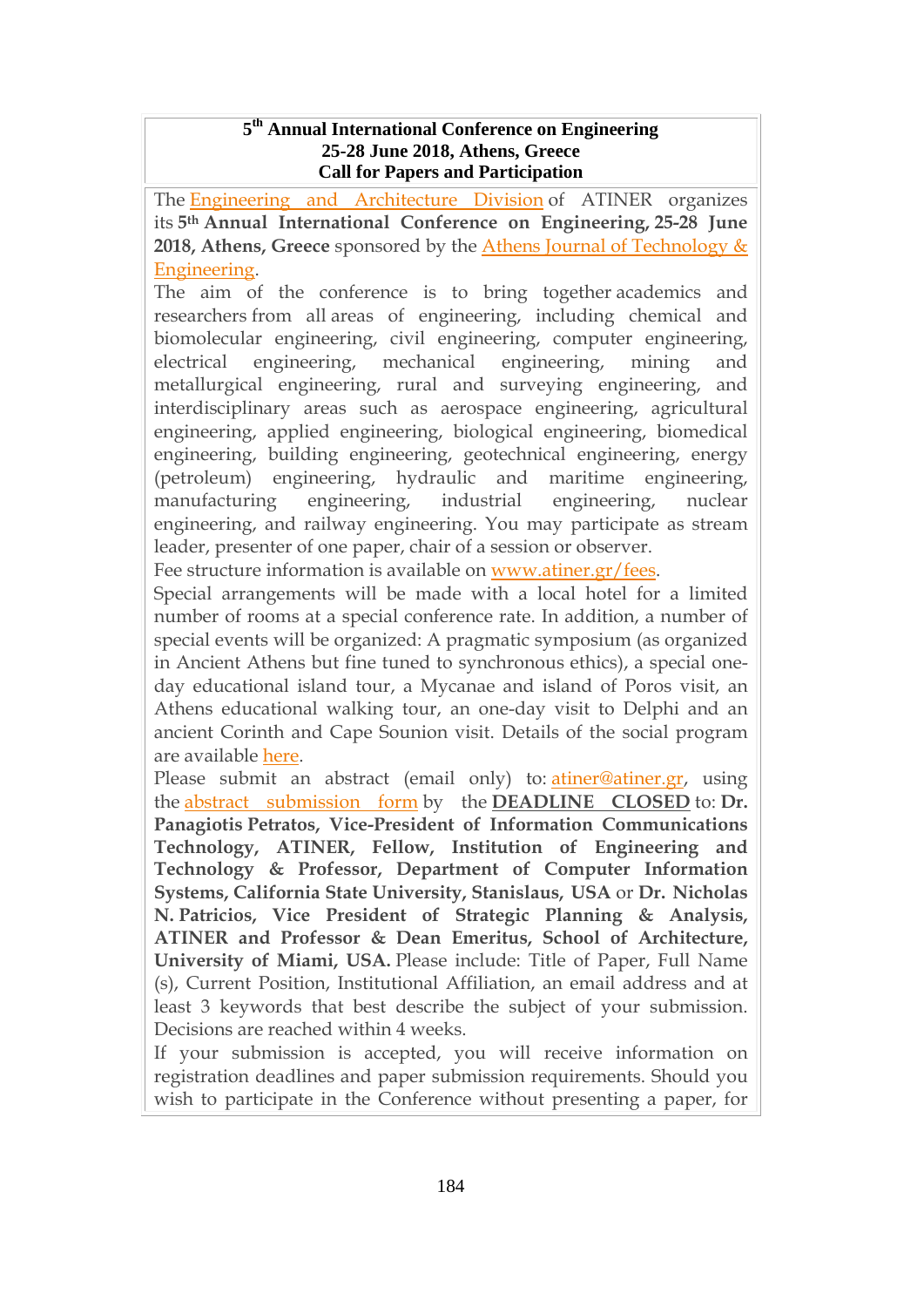example, to chair a session, to evaluate papers which are to be included in the conference proceedings or books, to contribute to the editing of a book, or any other contribution, please send an email to **Dr. Gregory T. Papanikos, President, ATINER & Honorary Professor, University of Stirling, UK** [\(gregory.papanikos@stir.ac.uk\)](mailto:gregory.papanikos@stir.ac.uk).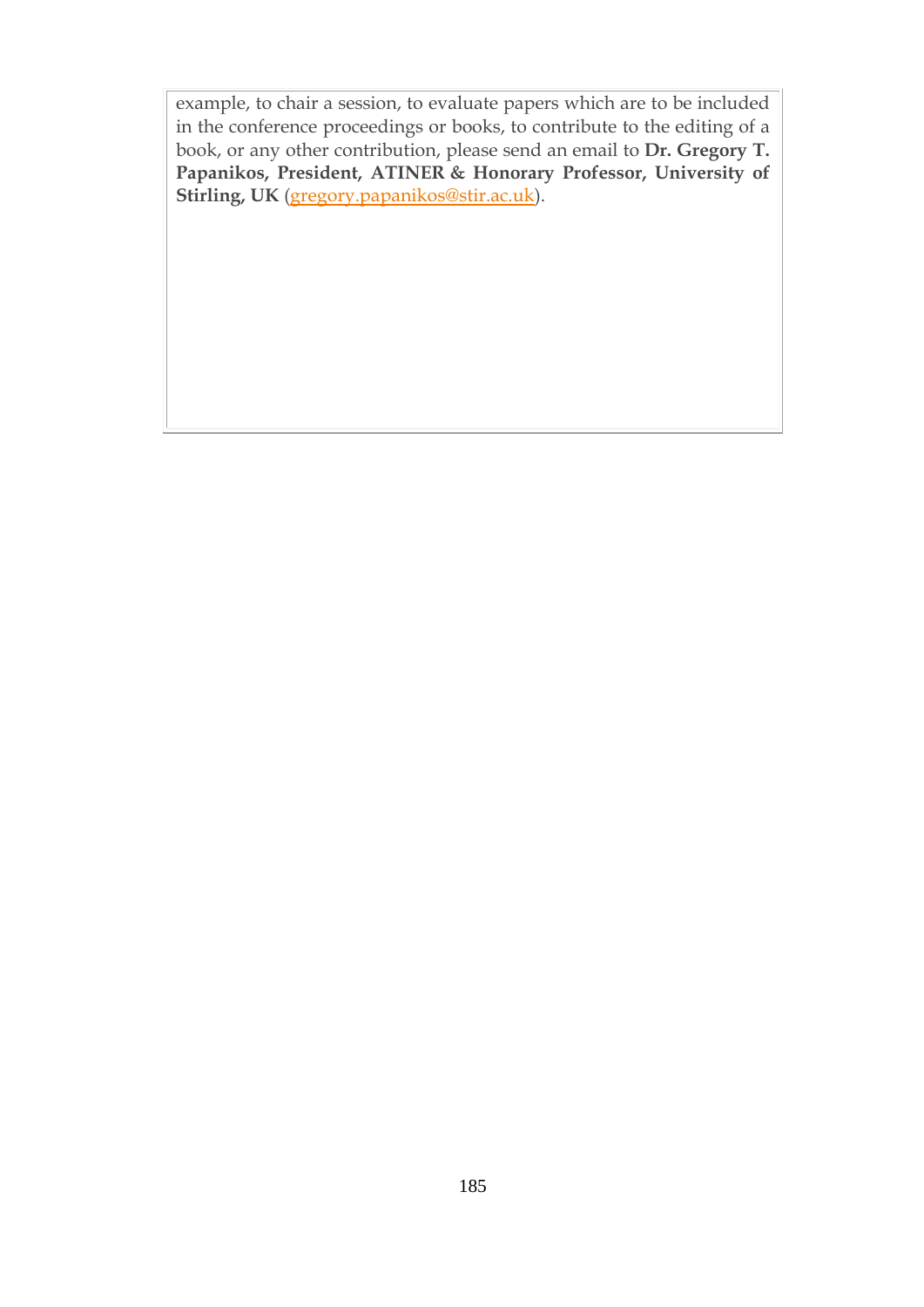## **Recent Books Published by the [Engineering & Architecture Research Division](http://www.atiner.gr/EARD.htm)**

| 2016                                                                          | Architecture<br>Anthology II:<br>Architectural<br>Technology                                                       | <b>Stavros Alifragkis</b><br>and Nicholas<br>Patricios | <b>Table of</b><br><b>Contents</b> | Preface and<br>Introduction        | <b>Book</b><br>Cover        |
|-------------------------------------------------------------------------------|--------------------------------------------------------------------------------------------------------------------|--------------------------------------------------------|------------------------------------|------------------------------------|-----------------------------|
| 2015<br>Architecture<br>Anthology II:<br>Architects, Design,<br>and Education |                                                                                                                    | <b>Stavros Alifragkis</b><br>and Nicholas<br>Patricios | Table of<br><b>Contents</b>        | Preface and<br>Introduction        | <b>Book</b><br>Cover        |
| 2015                                                                          | Architecture<br>Anthology I:<br>Architectural<br>Construction,<br>Materials and<br><b>Building</b><br>Technologies | Jamal M. Khatib                                        | <b>Table of</b><br><b>Contents</b> | Preface and<br>Introduction        | <b>Book</b><br><b>Cover</b> |
| 2015                                                                          | Architecture<br>Anthology II:<br><b>Architectural Theory</b><br>and History                                        | <b>Stavros Alifragkis</b><br>and Nicholas<br>Patricios | Table of<br><b>Contents</b>        | Preface and<br>Introduction        | <b>Book</b><br>Cover        |
| 2015                                                                          | Architecture<br>Anthology I:<br>Architectural and<br>Urban History and<br>Historiography                           | Arthur Chen and<br><b>Stavros Alifragkis</b>           | Table of<br><b>Contents</b>        | Preface and<br><b>Introduction</b> | <b>Book</b><br>Cover        |
| 2015                                                                          | Architecture<br>Anthology I:<br>Sustainable Design                                                                 | Fatih A. Rifki                                         | Table of<br><b>Contents</b>        | Preface and<br><b>Introduction</b> | <b>Book</b><br>Cover        |
| 2015                                                                          | Urban Planning and<br>Civil Engineering                                                                            | Virginia P. Sisiopiku<br>and Ossama E.<br>Ramadan      | Table of<br><b>Contents</b>        | Preface and<br>Introduction        | <b>Book</b><br>Cover        |
| 2015                                                                          | Architecture<br>Anthology I:<br>Architectural and<br><b>Urban Theory</b>                                           | Nicholas Patricios                                     | Table of<br>Contents               | Preface and<br>Introduction        | <b>Book</b><br><u>Cover</u> |
| 2015                                                                          | Architecture<br>Anthology I:<br>Education,<br>Research, and<br>Practice                                            | Judith Urbano                                          | Table of<br>Contents               | Preface and<br>Introduction        | <b>Book</b><br><b>Cover</b> |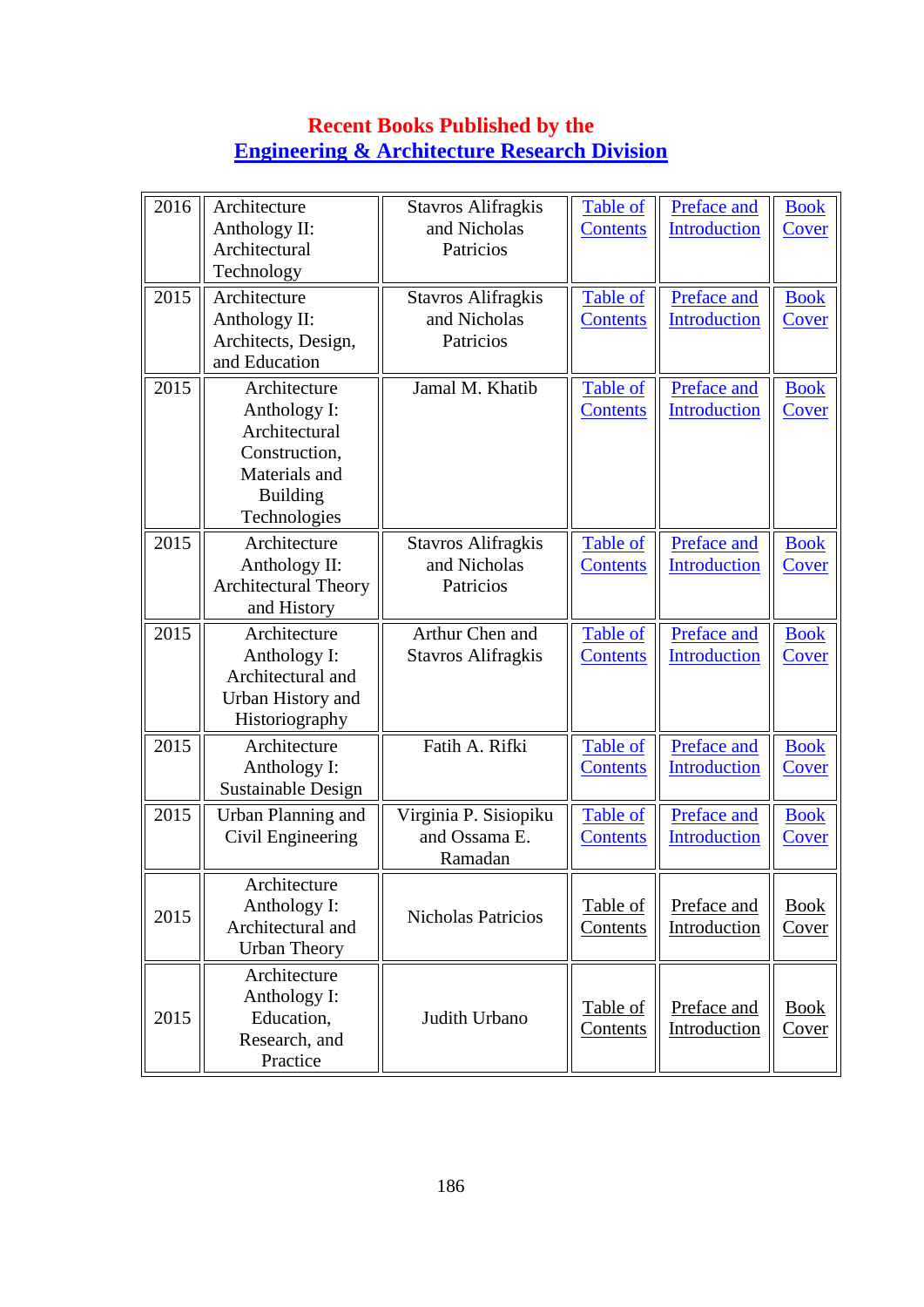| 2012 | The Visual and<br>Performing Arts:<br>An International<br>Anthology:<br>Volume II     | Stephen<br>Andrew Arbury                            | Table of<br>Contents | Preface and<br>Introduction | <b>Book</b><br>Cover |
|------|---------------------------------------------------------------------------------------|-----------------------------------------------------|----------------------|-----------------------------|----------------------|
| 2012 | <b>Construction: Essays</b><br>on Architectural<br>History, Theory $\&$<br>Technology | Nicholas Patricios and<br><b>Stavros Alifragkis</b> | Table of<br>Contents | Preface and<br>Introduction | <b>Book</b><br>Cover |

# The full list of ATINER's publications is available on <http://www.atiner.gr/Publications.htm>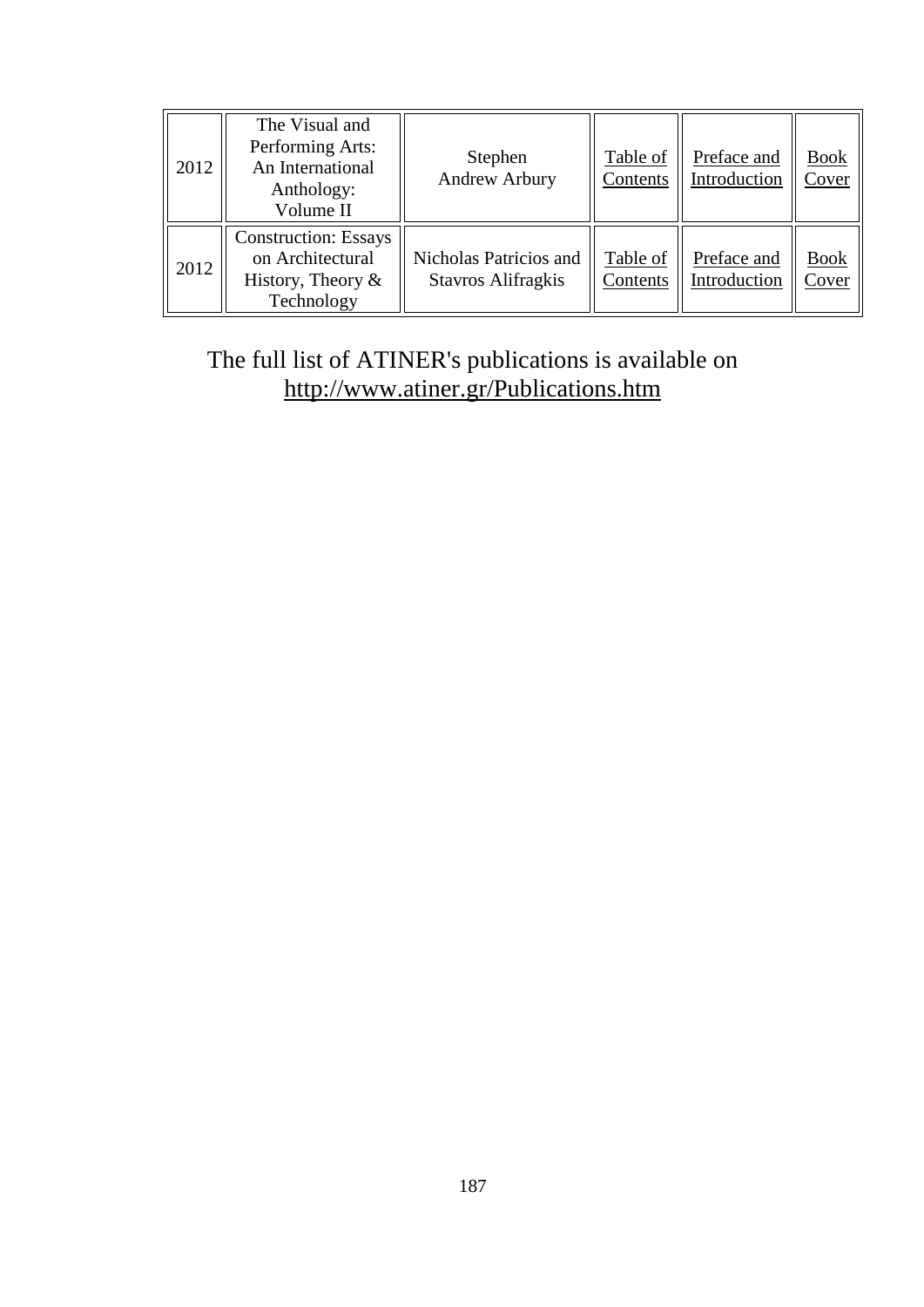#### The **Academic Committee** consists of (a) the Executive Committee Members (b) the Heads and Deputy Heads of the Institute's [Research Units](http://www.atiner.gr/RESEARCH-DIVISIONS.htm) (c) Academics Responsible for a Conference and (d) Distinguished Professors.

| $\epsilon$ conference and $\alpha$ <i>D</i> noting anone 1101000010.                                                         |                                                                                                                                             |
|------------------------------------------------------------------------------------------------------------------------------|---------------------------------------------------------------------------------------------------------------------------------------------|
| 1. Dr. Nicolas Abatzoglou, Head, Environment Research Unit,                                                                  | 24. Dr. Nicolas Papadopoulos, Chancellor's Professor & Professor,                                                                           |
| ATINER & Professor; Department of Chemical &                                                                                 | Carleton University - Eric Sprott School of Business-International                                                                          |
| Biotechnological Engineering-Université de Sherbrooke and                                                                    | Business Study Group-Director, Canada.                                                                                                      |
| Chair Pfizer-PAT in Pharmaceutical Engineering, Director<br>GREEN-TPV and GRTP-C & P, Canada                                 | 25. Dr. Nicolas Papadopoulos, Chancellor's Professor & Professor,<br>Carleton University - Eric Sprott School of Business-International     |
| 2. Dr. Dan Albertson, Associate Professor, University of Alabama,                                                            | Business Study Group-Director, Canada.                                                                                                      |
| USA                                                                                                                          | 26. Dr. Nicolas Papadopoulos, Chancellor's Professor & Professor,                                                                           |
| 3. Dr. Christos Anagnostopoulos, Head, Sports Research Unit,                                                                 | Carleton University - Eric Sprott School of Business-International                                                                          |
| ATINER & Associate Professor/Associate Lecturer, Molde                                                                       | Business Study Group-Director, Canada.                                                                                                      |
| University College, Norway/University of Central Lancashire,                                                                 | 27. Dr. Nicholas Pappas, Vice President, ATINER & Professor, Sam                                                                            |
| Cyprus                                                                                                                       | Houston University, USA.                                                                                                                    |
| 4. Dr. Stephen Andrew Arbury, Head, Visual & Performing Arts                                                                 | 28. Dr. Yorgo Pasadeos, Head, Mass Media and Communication                                                                                  |
| Research Unit, ATINER & Professor, Radford University, USA                                                                   | Research Unit, ATINER & Professor Emeritus, University of                                                                                   |
| 5. Dr. Thomas Attard, Head, Civil Engineering Research Unit,                                                                 | Alabama, USA.                                                                                                                               |
| ATINER & Associate Professor, The University of Alabama at                                                                   | 29. Dr. Thanos Patelis, Head, <i>Psychology Research Unit</i> , ATINER &                                                                    |
| Birmingham, USA.<br>6. Dr. Sharon Claire Bolton, Head, Management Research Unit,                                             | Senior Associate, National Center for the Improvement of<br>Educational Assessment, USA & Research Scholar, Fordham                         |
| ATINER & Dean, The Management School, University of                                                                          | University, USA.                                                                                                                            |
| Stirling, UK.                                                                                                                | 30. Dr. Nicholas Patricios, Director, Engineering & Architecture                                                                            |
| 7. Dr. Zoe Boutsioli, Director, Health Sciences Research Division,                                                           | Research Division, ATINER & Professor & Dean Emeritus, School                                                                               |
| Greece.                                                                                                                      | of Architecture, University of Miami, USA.                                                                                                  |
| 8. Dr. Jayoung Che, Head, <i>History Research Unit</i> , ATINER &                                                            | 31. Dr. Panagiotis Petratos, Acting Director, Natural & Formal                                                                              |
| Research Professor, Institute for the Mediterranean Studies-                                                                 | Sciences Research Division, ATINER & Associate Professor,                                                                                   |
| Pusan University of Foreign Studies, South Korea.                                                                            | California State University, Stanislaus, USA.                                                                                               |
| 9. Dr. Sue Coffey, Head, Nursing Research Unit, ATINER &                                                                     | 32. Dr. Ethel Petrou, Professor and Chair, State University of New                                                                          |
| Associate Professor and Director of the Nursing Program,                                                                     | York - Erie Community College-South-Department of Physics,                                                                                  |
| University of Ontario Institute of Technology, Canada.<br>10. Dr. Paul Contoyannis, Head, Health Economics & Management      | USA.<br>33. Dr. George Poulos, Vice President of Research, ATINER &                                                                         |
| Research Unit, ATINER & Associate Professor, McMaster                                                                        | Emeritus Professor, University of South Africa, South Africa.                                                                               |
| University, Canada.                                                                                                          | 34. Dr. John Roufagalas, Head, Economics Research Unit, ATINER &                                                                            |
| 11. Dr. David A. Frenkel, Head, LawResearch Unit, ATINER &                                                                   | Professor, Troy University, USA.                                                                                                            |
| LL.D., Emeritus Professor, Guilford Glazer Faculty of Business                                                               | 35. Dr. Ketan Ruparelia, Head, Pharmaceutical Research Unit,                                                                                |
| and Management, Ben-Gurion University of the Negev, Beer-                                                                    | ATINER & Research Fellow & Part-time Lecturer, De Montfort                                                                                  |
| Sheva, and School of Law, Carmel Academic Centre, Haifa,                                                                     | University, UK.                                                                                                                             |
| Israel.                                                                                                                      | 36. Dr. Chris Sakellariou, Vice President of Finance, ATINER &                                                                              |
| 12. Dr. Patricia Hanna. Head, <i>Philosophy Research Unit</i> , ATINER                                                       | Associate Professor, Nanyang Technological University, Singapore.                                                                           |
| & Professor, University of Utah, USA.                                                                                        | 37. Dr. Virginia Sisiopiku, Head, Transportation Engineering Research                                                                       |
| 13. Dr. Christopher Janetopoulos, Head, Biology Research Unit,<br>ATINER, & Associate Professor, University of the Sciences, | Unit, ATINER, & Associate Professor, The University of Alabama<br>at Birmingham, USA.                                                       |
| USA.                                                                                                                         | 38. Dr. Gilda Socarrás, Head, Languages & Linguistics Research Unit,                                                                        |
| 14. Dr. Valia Kasimati, Head, Tourism Research Unit, ATINER &                                                                | ATINER & Associate Professor, Auburn University, USA.                                                                                       |
| Researcher, Department of Economic Analysis & Research,                                                                      | 39. Ioannis Stivactis, Director, Social Sciences Research Division,                                                                         |
| Central Bank of Greece, Greece.                                                                                              | ATINER & Director, International Studies Program, Virginia                                                                                  |
| 15. Dr. Gregory A. Katsas, Head, Sociology Research Unit,                                                                    | Polytechnic Institute & State University USA.                                                                                               |
| ATINER & Associate Professor, The American College of                                                                        | 40. Codruta Simona Stoica, Head, Mathematics & Statistics Research                                                                          |
| Greece-Deree College, Greece.                                                                                                | Unit, ATINER & Associate Professor, Aurel Vlaicu University of                                                                              |
| 16. Dr. Bettina Koch, Associate Professor, Virginia Polytechnic                                                              | Arad, Romania.                                                                                                                              |
| Institute & State University, USA.<br>17. Dr. Maria Konstantaki, Senior Lecturer, Buckinghamshire New                        | 41. Dr. Theodore Trafalis, Head, <i>Industrial Engineering Research Unit</i> ,<br>ATINER & Professor & Director, Optimization & Intelligent |
| University, UK.                                                                                                              | Systems Laboratory, The University of Oklahoma, USA.                                                                                        |
| 18. Dr. Peter Koveos, Head, <b>Accounting &amp; Finance Research Unit</b> ,                                                  | 42. Dr. Mert Uydaci, Director, Human Development Research                                                                                   |
| ATINER & Professor, Syracuse University, USA.                                                                                | Division, ATINER& Professor, Marmara University, Turkey.                                                                                    |
| 19. Dr. Alexander Makedon, Head, Education Research Unit,                                                                    | 43. Dr. Cleopatra Veloutsou, Head, Marketing Research Unit, ATINER                                                                          |
| ATINER & Professor, Arellano University in Manila,                                                                           | & Senior Lecturer, Department of Business and Management,                                                                                   |
| Philippines.                                                                                                                 | University of Glasgow, UK.                                                                                                                  |
| 20. Dr. Michael P. Malloy, Director, Business and Law Research                                                               | 44. Dr. David Philip, Wick, Director, Arts and Humanities Research                                                                          |
| Division, ATINER & Distinguished Professor & Scholar,                                                                        | Division, ATINER & Professor, Gordon College, USA.                                                                                          |
| University of the Pacific, USA.                                                                                              | 45. Dr. Peter Yannopoulos, Professor, Brock University, Canada.                                                                             |
| 21. Dr. Anil Mandal, Courtesy Clinical Professor, University of<br>Florida -Department of Medicine, USA.                     | 46. Dr. Timothy Young, Professor & Graduate Director, The University<br>of Tennessee, USA.                                                  |
| 22. Dr. Andriana Margariti, Head, Medicine Research Unit,                                                                    | 47. Barbara Zagaglia, Assistant Professor, Marche Polytechnic                                                                               |
| ATINER & Lecturer, Centre for Experimental Medicine,                                                                         | University, Italy.                                                                                                                          |
| Queen's University Belfast, UK.                                                                                              |                                                                                                                                             |
| 23 Dr. Stamos Metzidakis, Head, Literature Research Unit                                                                     |                                                                                                                                             |

Stamos Metzidakis, Head, Literature Re ATINER & Professor, Washington University in Saint Louis, USA.